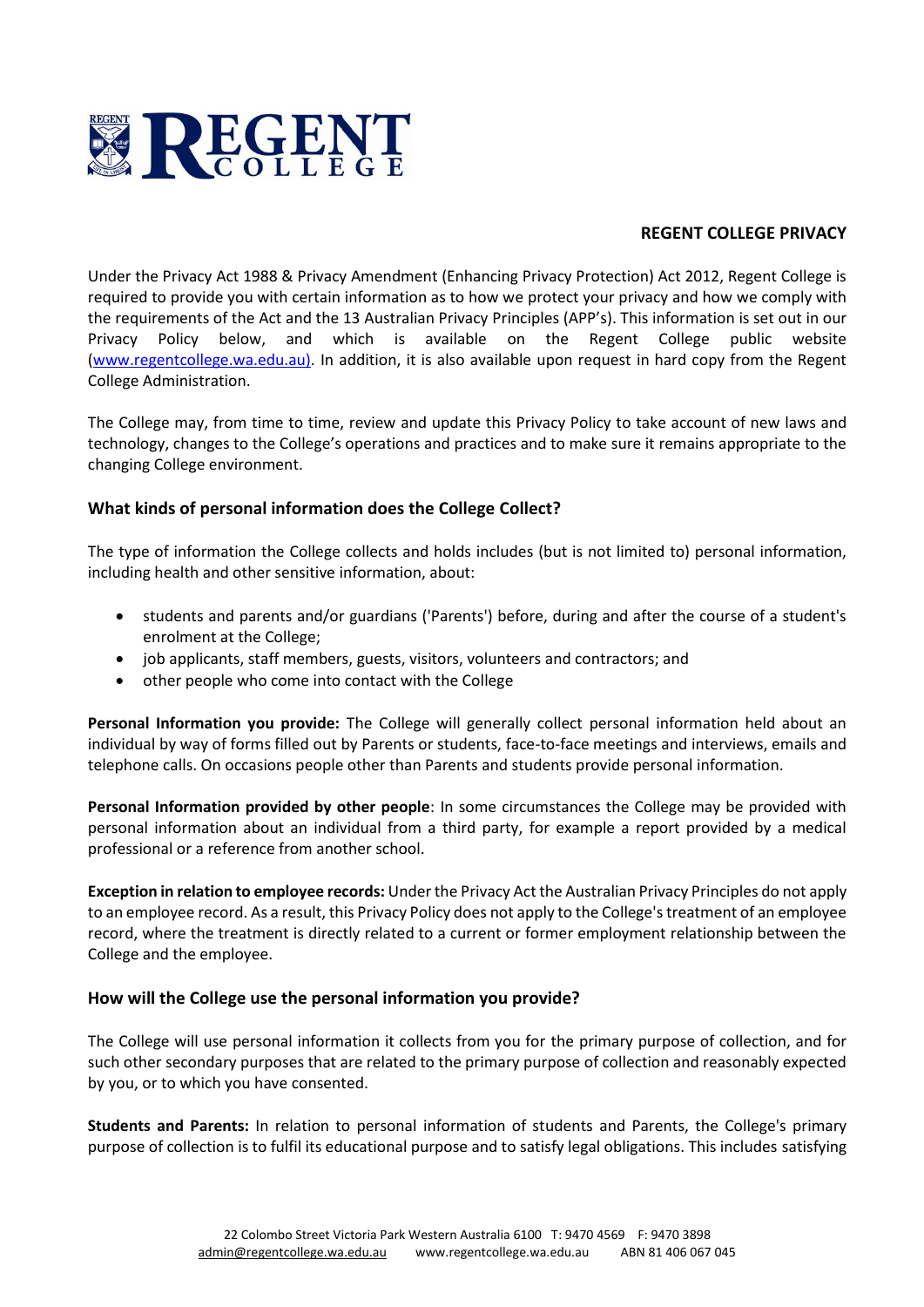the needs of Parents, the needs of the student and the needs of the College throughout the whole period the student is enrolled at the College.

The purposes for which the College uses personal information of students and Parents include:

- to keep Parents informed about matters related to their child's education, through correspondence, and newsletters
- day-to-day administration of the College;
- looking after students' educational needs and wellbeing;
- fundraising activities tor the College; and
- to satisfy the College's legal obligations and allow the College to discharge its duty of care.

In some cases where the College requests personal information about a student or Parent, if the information requested is not provided, the College may not be able to enrol or continue the enrolment of the student or permit the student to take part in a particular activity.

**Job applicants, staff members and contractors:** In relation to personal information of job applicants, staff members and contractors, the College's primary purpose of collection is to assess and (if successful) to engage the applicant, staff member or contractor, as the case may be.

The purposes for which the College uses personal information of job applicants, staff members and contractors include:

- in administering the individual's employment or contract, as the case may be;
- for insurance purposes; and
- to satisfy the College's legal obligations, for example, in relation to child protection legislation.

**Guests, Visitors and Volunteers:** The College also obtains personal information about guests, visitors and volunteers who assist the College in its functions, to enable the College and the guests, visitors and volunteers to work together.

**Marketing and fundraising:** The College treats marketing and fundraising activities as an important part of ensuring that the College continues to provide a quality learning environment in which both students and staff thrive. The College will not disclose your personal information to third parties for marketing or fundraising purposes without your consent. Parents, staff, contractors and other members of the wider College community may from time to time receive fundraising information. College publications, like newsletters which include personal information, may be used for marketing purposes.

**Photos, Images and Video:** From time to time the College uses images of the students in photos, video footage or PowerPoint presentations within the College community or to promote the College. This can happen in class, at assembly, in the newsletter, on the College website, concert DVD, at information nights or in the College prospectus. Except for formal class photographs, when used outside the classroom these images are published without the student's surname attached.

# **Who might the College disclose personal information to?**

The College may disclose personal information, including sensitive information, held about an individual for educational, administrative and support purposes. This may include to:

• other schools and teachers at those schools;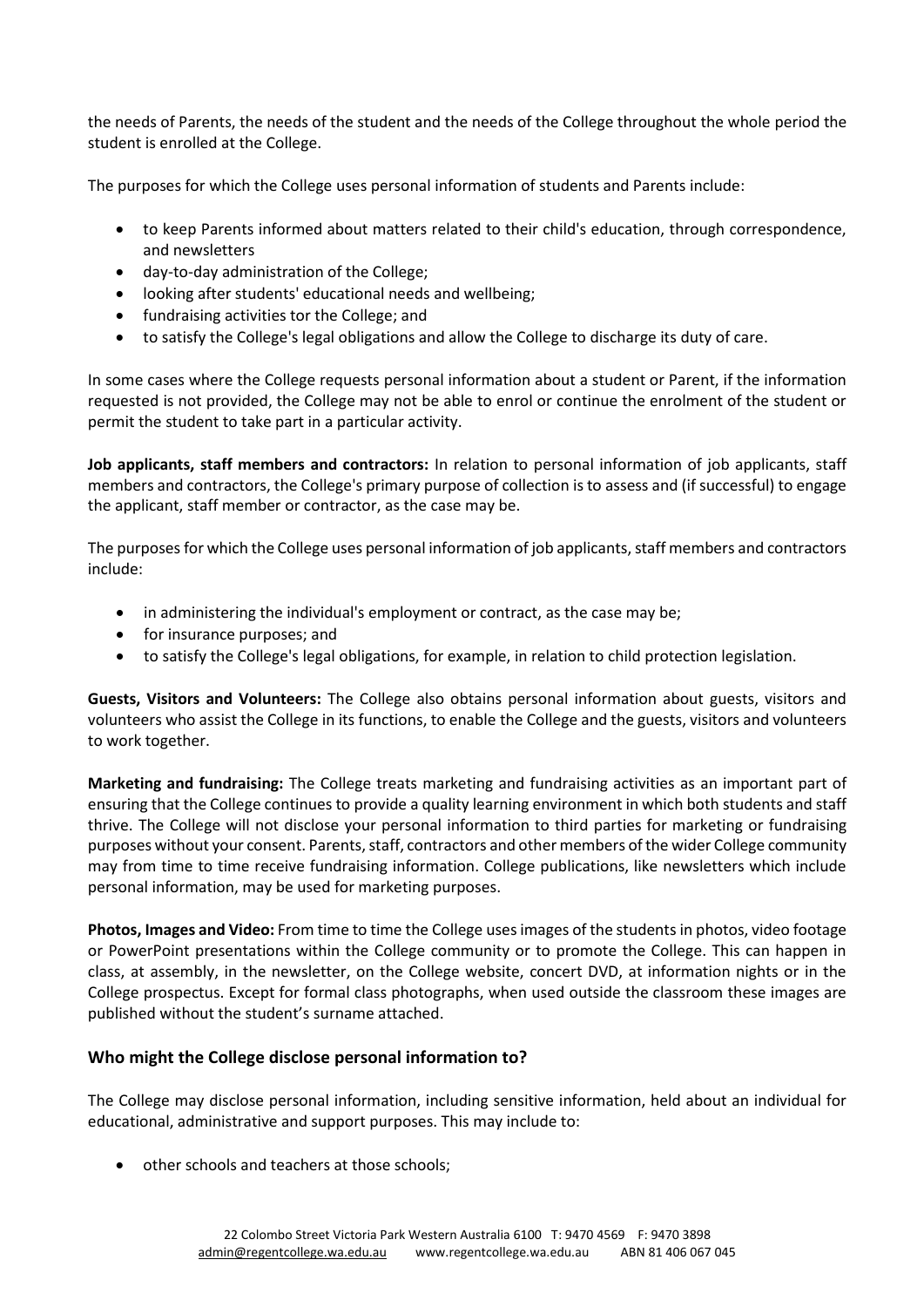- government departments;
- medical practitioners;
- people providing educational, support and health services to the College, including specialist visiting teachers, counsellors and sports coaches;
- recipients of College publications, such as newsletters;
- parents;
- anyone you authorise the School to disclose information to; and
- anyone to whom we are required or authorised to disclose the information to by law, including child protection laws.

**Sending and storing information overseas**: The College may disclose personal information about an individual to overseas recipients, for instance, to facilitate a school exchange. However, the College will not send personal information about an individual outside Australia without:

- obtaining the consent of the individual (in some cases this consent will be implied); or
- otherwise complying with the Australian Privacy Principles or other applicable privacy legislation.

The College may use online or 'cloud' service providers to store personal information and to provide services to the College that involve the use of personal information, such as services relating to email, instant messaging and education and assessment applications. Some limited personal information may also be provided to these service providers to enable them to authenticate users that access their services. This personal information may be stored in the 'cloud' which means that it may reside on a cloud service provider's servers which may be situated outside Australia.

### **How does the College treat sensitive information?**

In referring to 'sensitive information', the College means: information relating to a person's racial or ethnic origin, political opinions, religion, trade union or other professional or trade association membership, philosophical beliefs, sexual orientation or practices or criminal record, that is also personal information; health information and biometric information about an individual.

Sensitive information will be used and disclosed only for the purpose for which it was provided or a directly related secondary purpose, unless you agree otherwise, or the use or disclosure of the sensitive information is allowed by law.

#### **Management and security of personal information**

The College's staff are required to respect the confidentiality of students' and Parents' personal information and the privacy of individuals.

The College has in place steps to protect the personal information the College holds from misuse, interference and loss, unauthorised access, modification or disclosure by use of various methods including locked storage of paper records and password access rights to computerised records.

#### **Data Breaches**

A data breach occurs when personal information is lost or subject to unauthorised access. Modification, disclosure, or other misuse of interference. For schools, data breaches commonly occur due to internal human errors or a failure to follow information handling policies that result in personal information being inadvertently lost or disclosed to the wrong person.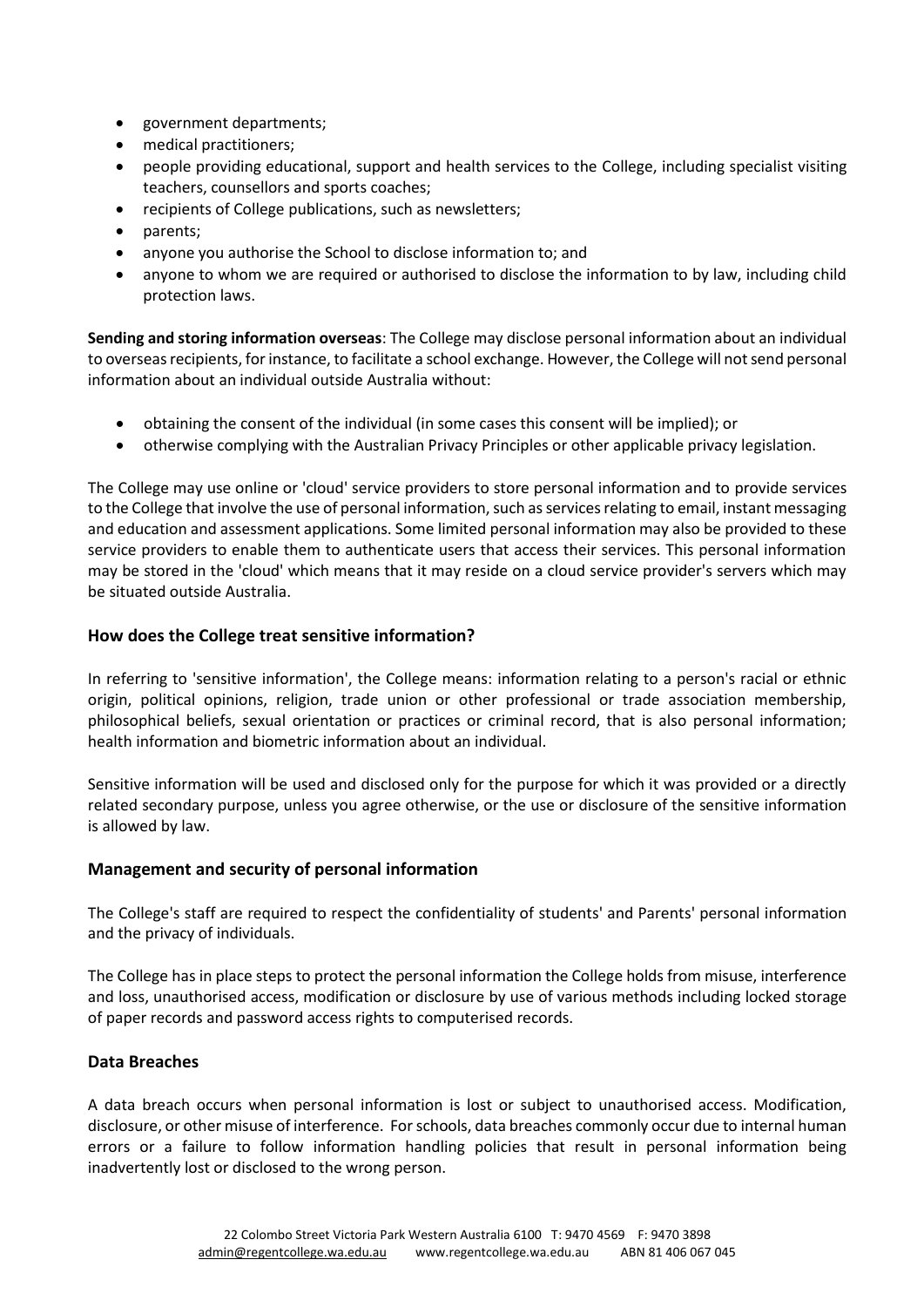# **Responding to Data Breaches**

The College will take appropriate, prompt action if we have reasonable grounds to believe a data breach may have or is suspected to have occurred. Depending on the type of data breach, this may include a review of our internal security procedures, taking remedial internal action, notifying affected individuals and Office of the Australian Information Commissioner (OAIC). If we are unable to notify individuals, we will publish a statement on our website and take reasonable steps to publicise the contents of this statement.

# **Access and correction of personal information**

Under the Privacy Act an individual has the right to obtain access to any personal information which the College holds about them and to advise the College of any perceived inaccuracy. Primary students will generally be able to access and update their personal information through their Parents.

There are some exceptions to these rights set out in the applicable legislation.

To make a request to access or update any personal information the College holds about you or your child, please contact the Principal in writing. The College may require you to verify your identity and specify what information you require. The College may charge a fee to cover the cost of verifying your application and locating, retrieving, reviewing and copying any material requested. If the information sought is extensive, the College will advise the likely cost in advance. If we cannot provide you with access to that information, we will provide you with written notice explaining the reasons for refusal.

# **Consent and rights of access to the personal information of students**

The College respects every Parent's right to make decisions concerning their child's education.

Generally, the College will refer any requests for consent and notices in relation to the personal information of a student to the student's Parents. The College will treat consent given by Parents as consent given on behalf of the student, and notice to Parents will act as notice given to the student.

As mentioned above, parents may seek access to personal information held by the College about them or their child by contacting the Principal. However, there will be occasions when access is denied. Such occasions would include where release of the information would have an unreasonable impact on the privacy of others, or where the release may result in a breach of the College's duty of care to the student.

The College may, at its discretion, on the request of a student grant that student access to information held by the College about them, or allow a student to give or withhold consent to the use of their personal information, independently of their Parents. This would normally be done only when the maturity of the student and/or the student's personal circumstances so warranted.

# **Enquiries and complaints**

If you would like further information about the way the College manages the personal information it holds or wish to complain that you believe that the College has breached the Australian Privacy Principles please contact the Principal or email admin@regentcollege.wa.edu.au. The College will investigate any complaint and will notify you of the making of a decision in relation to your complaint as soon as is practicable after it has been made.

If the complaint is unable to be resolved at the College level, the Privacy Commissioner may investigate the complaint. However, the Privacy Commissioner may decide not to investigate a matter if the individual has